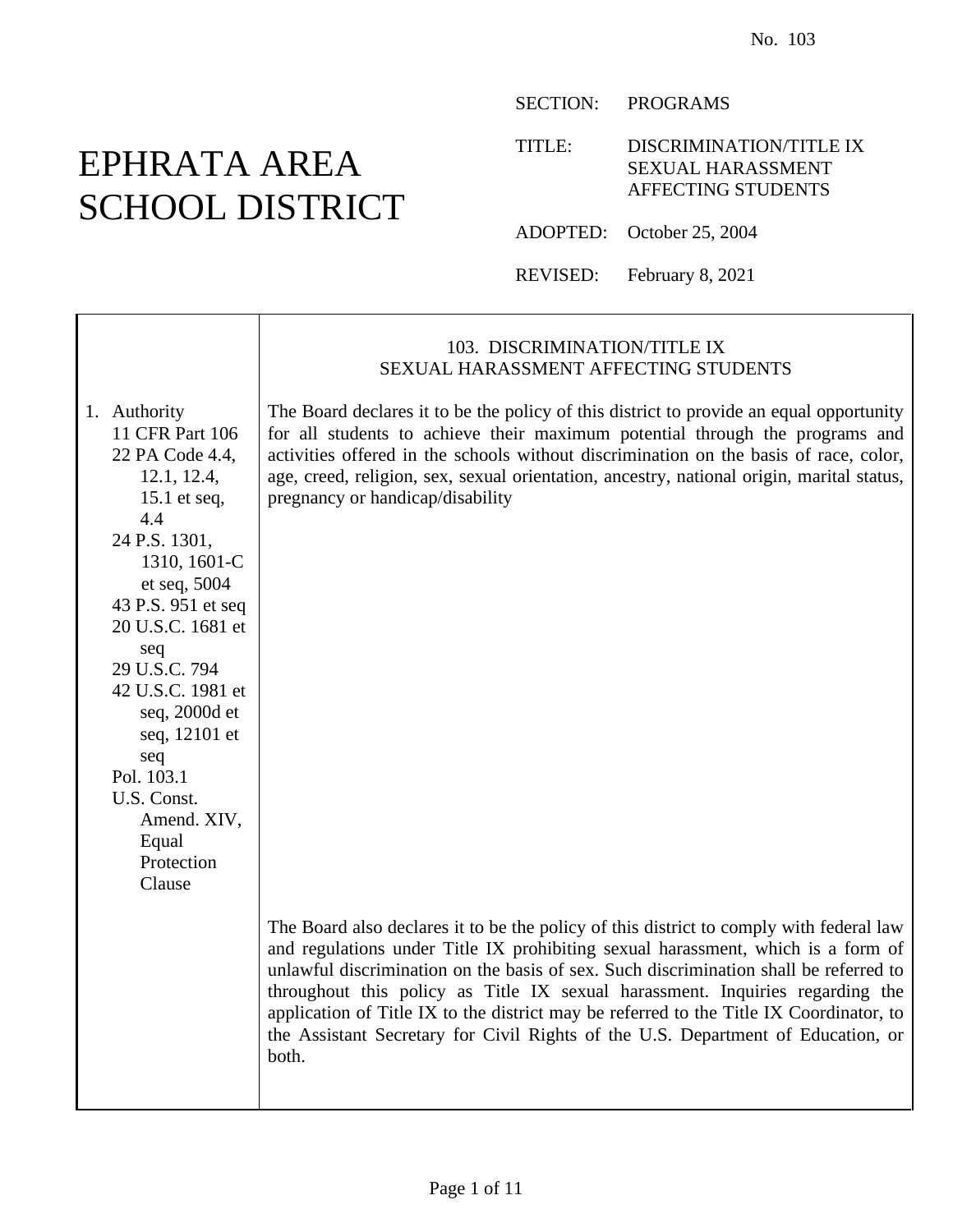|                              | The district is committed to the maintenance of a safe, positive learning environment<br>for all students that is free from discrimination by providing all students course<br>offerings, counseling, assistance, services, employment, athletics and extracurricular<br>activities without any form of discrimination, including Title IX sexual harassment.<br>Discrimination is inconsistent with the rights of students and the educational and<br>programmatic goals of the district and is prohibited at or, in the course of, district-<br>sponsored programs or activities, including transportation to or from school or<br>school-sponsored activities. |
|------------------------------|-------------------------------------------------------------------------------------------------------------------------------------------------------------------------------------------------------------------------------------------------------------------------------------------------------------------------------------------------------------------------------------------------------------------------------------------------------------------------------------------------------------------------------------------------------------------------------------------------------------------------------------------------------------------|
| Pol. 113.1, 218,<br>233, 317 | Violations of this policy, including acts of retaliation as described in this policy, or<br>knowingly providing false information, may result in disciplinary consequences<br>under applicable Board policy and procedures.                                                                                                                                                                                                                                                                                                                                                                                                                                       |
|                              | The Board directs that the foregoing statement of Board policy be included in each<br>student and staff handbook, and that this policy be posted to the district's website.                                                                                                                                                                                                                                                                                                                                                                                                                                                                                       |
|                              | The Board requires a notice stating that the district does not discriminate in any<br>manner, including Title IX sexual harassment, in any district education program or<br>activity, to be issued to all students, parents/guardians, employment applicants,<br>employees and all unions or professional organizations holding collective bargaining<br>or professional agreements with the district. All discrimination notices and<br>information shall include the title, office address, telephone number and email<br>address of the individual(s) designated as the Compliance Officer and Title IX<br>Coordinator.                                        |
|                              | Reports of Title IX Sexual Harassment and Other Discrimination and Retaliation                                                                                                                                                                                                                                                                                                                                                                                                                                                                                                                                                                                    |
|                              | The Board encourages students and third parties who believe they or others have<br>been subject to Title IX sexual harassment, other discrimination or retaliation to<br>promptly report such incidents to the building principal, even if some elements of<br>the related incident took place or originated away from school grounds, school<br>activities or school conveyances. A person who is not an intended victim or target of<br>discrimination but is adversely affected by the offensive conduct may file a report of<br>discrimination.                                                                                                               |
|                              | The student's parents/guardians or any other person with knowledge of conduct that<br>may violate this policy is encouraged to immediately report the matter to the<br>building principal.                                                                                                                                                                                                                                                                                                                                                                                                                                                                        |
| Pol. 806                     | A school employee who suspects or is notified that a student has been subject to<br>conduct that constitutes a violation of this policy shall immediately report the<br>incident to the building principal, as well as properly making any mandatory police<br>or child protective services reports required by law.                                                                                                                                                                                                                                                                                                                                              |
|                              |                                                                                                                                                                                                                                                                                                                                                                                                                                                                                                                                                                                                                                                                   |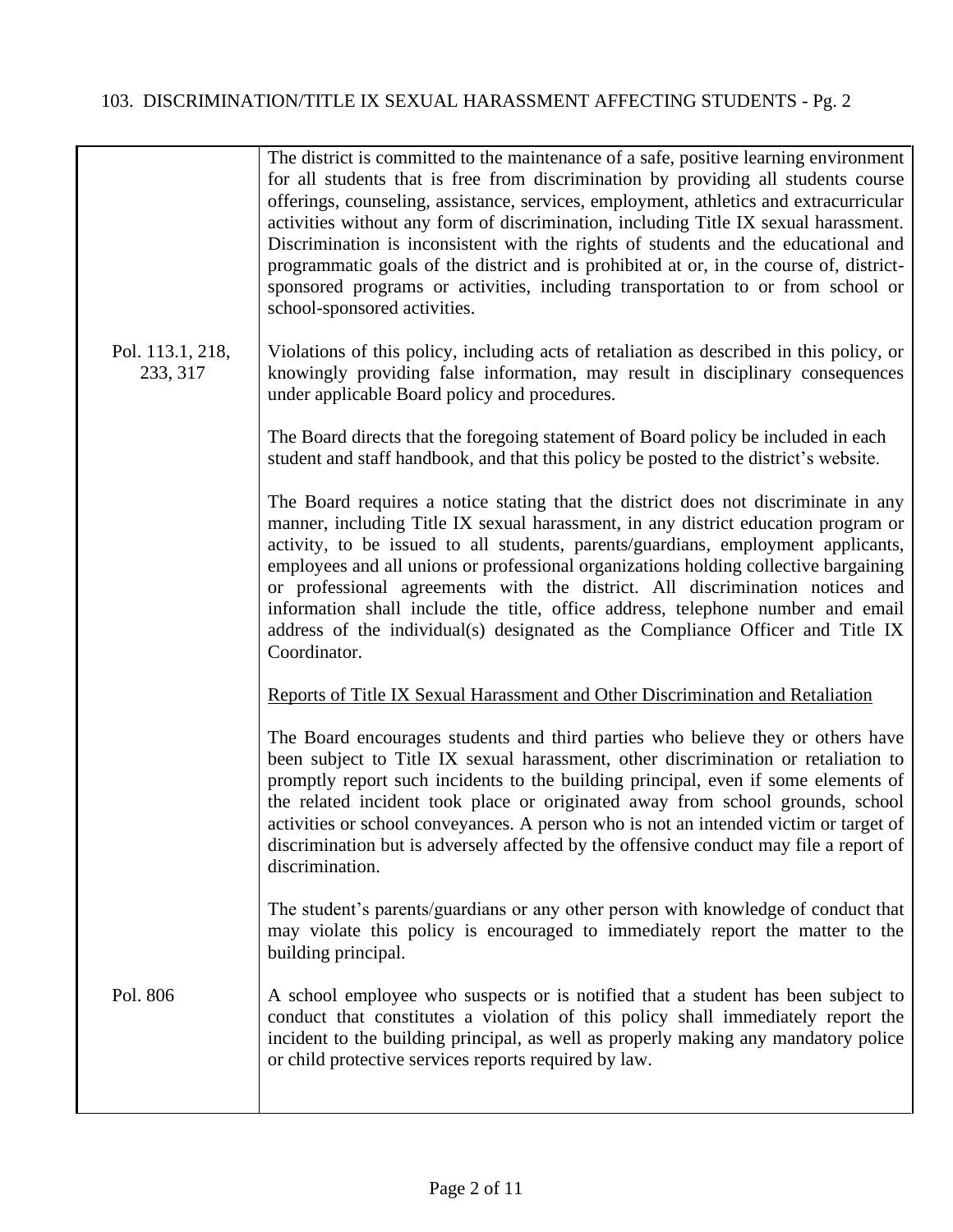|                                  | If the building principal is the subject of a complaint, the student, third party or a<br>reporting employee shall report the incident directly to the Title IX Coordinator.                                                                                                                                                                                                                                                                                                                                                                                    |
|----------------------------------|-----------------------------------------------------------------------------------------------------------------------------------------------------------------------------------------------------------------------------------------------------------------------------------------------------------------------------------------------------------------------------------------------------------------------------------------------------------------------------------------------------------------------------------------------------------------|
|                                  | The complainant or the individual making the report may use the Discrimination /<br>Sexual Harassment / Bullying / Hazing / Dating Violence / Retaliation Report Form,<br>which is Attachment 1 of this policy, for purposes of reporting an incident or<br>incidents in writing; however, verbal reports of an incident or incidents shall be<br>accepted, documented and the procedures of this policy followed.                                                                                                                                              |
|                                  | The building principal shall promptly notify the Title IX Coordinator of all reports of<br>discrimination, Title IX sexual harassment or retaliation. The Title IX Coordinator<br>shall promptly contact the complainant regarding the report to gather additional<br>information as necessary, and to discuss the availability of supportive measures. The<br>Title IX Coordinator shall consider the complainant's wishes with respect to<br>supportive measures.                                                                                             |
|                                  | The Title IX Coordinator shall conduct an assessment to determine whether the<br>reported circumstances are most appropriately addressed through the Discrimination<br>Complaint Procedures prescribed in Attachment 2 of this policy, or if the reported<br>circumstances meet the definition of Title IX sexual harassment and are most<br>appropriately addressed through the Title IX Sexual Harassment Procedures and<br>Grievance Process for Formal Complaints, or other Board policies.                                                                 |
|                                  | Disciplinary Procedures When Reports Allege Title IX Sexual Harassment                                                                                                                                                                                                                                                                                                                                                                                                                                                                                          |
| Pol. 113.1, 113.2,<br>113.3, 233 | When a report alleges Title IX sexual harassment, disciplinary sanctions may not be<br>imposed until the completion of the grievance process for formal complaints<br>outlined in Attachment 2. The district shall presume that the respondent is not<br>responsible for the alleged conduct until a determination has been made at the<br>completion of the grievance process for formal complaints.                                                                                                                                                           |
| Pol. 113.1, 113.2,<br>218, 233,  | When an emergency removal, as described in Attachment 3, is warranted to address<br>an immediate threat to the physical health or safety of an individual, and it is not<br>feasible to continue educational services remotely or in an alternative setting, the<br>normal procedures for suspension and expulsion shall be conducted to accomplish<br>the removal, including specific provisions to address a student with a disability<br>where applicable.                                                                                                   |
|                                  | When an emergency removal is not required, disciplinary sanctions shall be<br>considered in the course of the Title IX grievance process for formal complaints.<br>Following the issuance of the written determination and any applicable appeal, any<br>disciplinary action specified in the written determination or appeal decision shall be<br>implemented in accordance with the normal procedures for suspensions, expulsions<br>or other disciplinary actions, including specific provisions to address a student with a<br>disability where applicable. |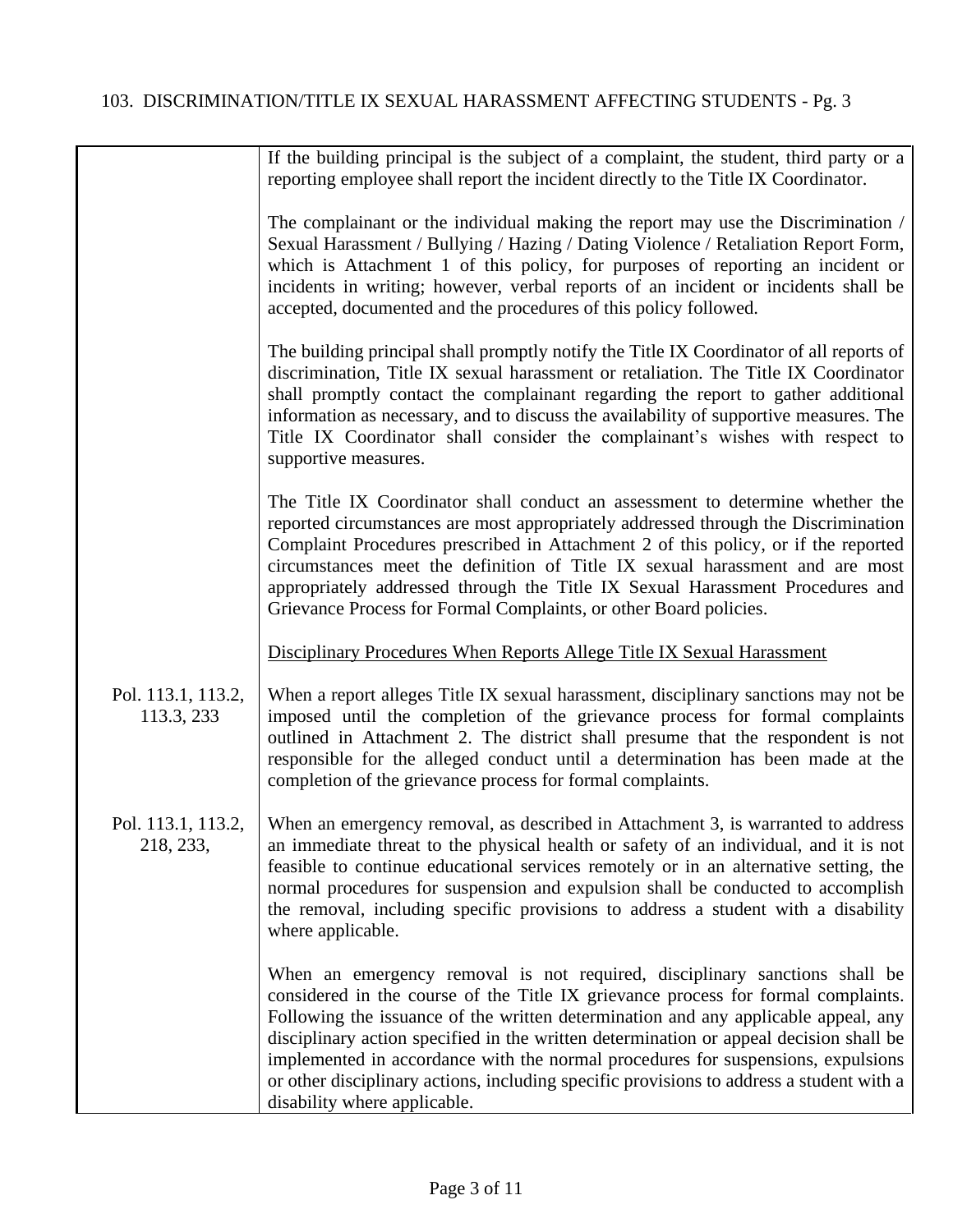|                                                               | Discipline/Placement of Student Convicted or Adjudicated of Sexual Assault                                                                                                                                                                                                                                                                          |
|---------------------------------------------------------------|-----------------------------------------------------------------------------------------------------------------------------------------------------------------------------------------------------------------------------------------------------------------------------------------------------------------------------------------------------|
| 24 P.S. 1318.1<br>Pol. 218.3                                  | Upon notification of a conviction or adjudication of a student in this district for<br>sexual assault against another student enrolled in this district, the district shall<br>comply with the disciplinary or placement requirements established by state law and<br>Board policy.                                                                 |
|                                                               | Confidentiality                                                                                                                                                                                                                                                                                                                                     |
| 20 U.S.C. 1232g<br>34 CFR 99,<br>106.44,<br>106.45,<br>106.71 | Confidentiality of all parties, witnesses, the allegations, the filing of a report and the<br>investigation related to any form of discrimination or retaliation, including Title IX<br>sexual harassment, shall be handled in accordance with applicable law, regulations,<br>this policy, and the district's legal and investigative obligations. |
|                                                               | Retaliation                                                                                                                                                                                                                                                                                                                                         |
| 34 CFR 106.71                                                 | The Board prohibits retaliation by the district or any other person against any person<br>for:                                                                                                                                                                                                                                                      |
|                                                               | 1. Reporting or making a formal complaint of any form of discrimination or<br>retaliation, including Title IX sexual harassment.                                                                                                                                                                                                                    |
|                                                               | 2. Testifying, assisting, participating or refusing to participate in a related<br>investigation, process or other proceeding or hearing.                                                                                                                                                                                                           |
|                                                               | 3. Acting in opposition to practices the person reasonably believes to be<br>discriminatory.                                                                                                                                                                                                                                                        |
|                                                               | The district, its employees and others are prohibited from intimidating, threatening,<br>coercing, or discriminating against anyone for actions described above. Individuals<br>are encouraged to contact the Title IX Coordinator immediately if retaliation is<br>believed to have occurred.                                                      |
| 2. Definitions                                                | Complainant shall mean an individual who is alleged to be the victim.                                                                                                                                                                                                                                                                               |
|                                                               | Respondent shall mean an individual alleged to be the perpetrator of the<br>discriminatory conduct.                                                                                                                                                                                                                                                 |
|                                                               |                                                                                                                                                                                                                                                                                                                                                     |
|                                                               |                                                                                                                                                                                                                                                                                                                                                     |
|                                                               |                                                                                                                                                                                                                                                                                                                                                     |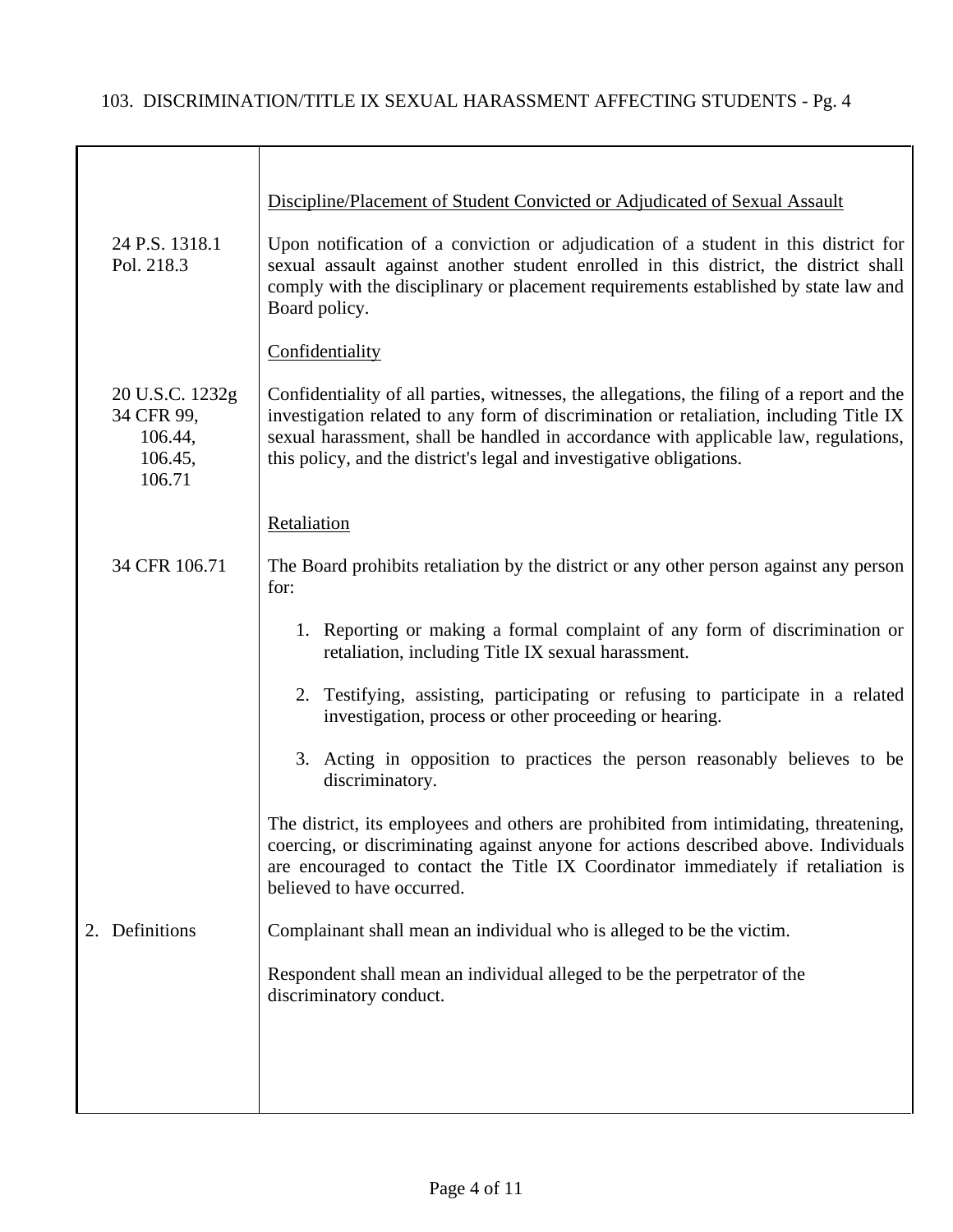|                         | Discrimination                                                                                                                                                                                                                                                                                                                                                                                                                                                                                                                                                                                                                                                                                    |
|-------------------------|---------------------------------------------------------------------------------------------------------------------------------------------------------------------------------------------------------------------------------------------------------------------------------------------------------------------------------------------------------------------------------------------------------------------------------------------------------------------------------------------------------------------------------------------------------------------------------------------------------------------------------------------------------------------------------------------------|
|                         | Discrimination shall mean to treat individuals differently, or to harass or victimize<br>based on a protected classification including race, color, age, creed, religion, sex,<br>sexual orientation, ancestry, national origin, marital status, pregnancy, or<br>handicap/disability.                                                                                                                                                                                                                                                                                                                                                                                                            |
|                         | Harassment is a form of discrimination based on the protected classifications listed<br>in this policy consisting of unwelcome conduct such as graphic, written, electronic,<br>verbal or nonverbal acts including offensive jokes, slurs, epithets and name-calling,<br>ridicule or mockery, insults or put-downs, offensive objects or pictures, physical<br>assaults or threats, intimidation, or other conduct that may be harmful or humiliating<br>or interfere with a person's school or school-related performance when such conduct<br>is:                                                                                                                                               |
|                         | 1. Sufficiently severe, persistent or pervasive; and                                                                                                                                                                                                                                                                                                                                                                                                                                                                                                                                                                                                                                              |
|                         | 2. A reasonable person in the complainant's position would find that it creates<br>an intimidating, threatening or abusive educational environment such that it<br>deprives or adversely interferes with or limits an individual or group of the<br>ability to participate in or benefit from the services, activities or opportunities<br>offered by a school.                                                                                                                                                                                                                                                                                                                                   |
|                         | Definitions Related to Title IX Sexual Harassment                                                                                                                                                                                                                                                                                                                                                                                                                                                                                                                                                                                                                                                 |
| 34 CFR 106.3,<br>106.45 | Formal complaint shall mean a document filed by a complainant or signed by the<br>Title IX Coordinator alleging Title IX sexual harassment and requesting that the<br>district investigate the allegation under the grievance process for formal complaints.<br>The authority for the Title IX Coordinator to sign a formal complaint does not make<br>the Title IX Coordinator a party in the grievance process for formal complaints. The<br>phrase "document filed by a complainant" refers to a document or electronic<br>submission that contains the complainant's physical or digital signature, or otherwise<br>indicates that the complainant is the person filing the formal complaint. |
| 34 CFR 106.30           | Supportive measures shall mean nondisciplinary, nonpunitive individualized<br>services offered as appropriate, as reasonably available, and without fee or charge to<br>the complainant or the respondent before or after the filing of a formal complaint or<br>where no formal complaint has been filed.                                                                                                                                                                                                                                                                                                                                                                                        |
| 34 CFR 106.30           | Supportive measures shall be designed to restore or preserve equal access to the<br>educational program or activity without unreasonably burdening the other party,<br>including measures designed to protect the safety of all parties or the educational<br>environment, or to deter sexual harassment. Supportive measures may include, but<br>are not limited to:                                                                                                                                                                                                                                                                                                                             |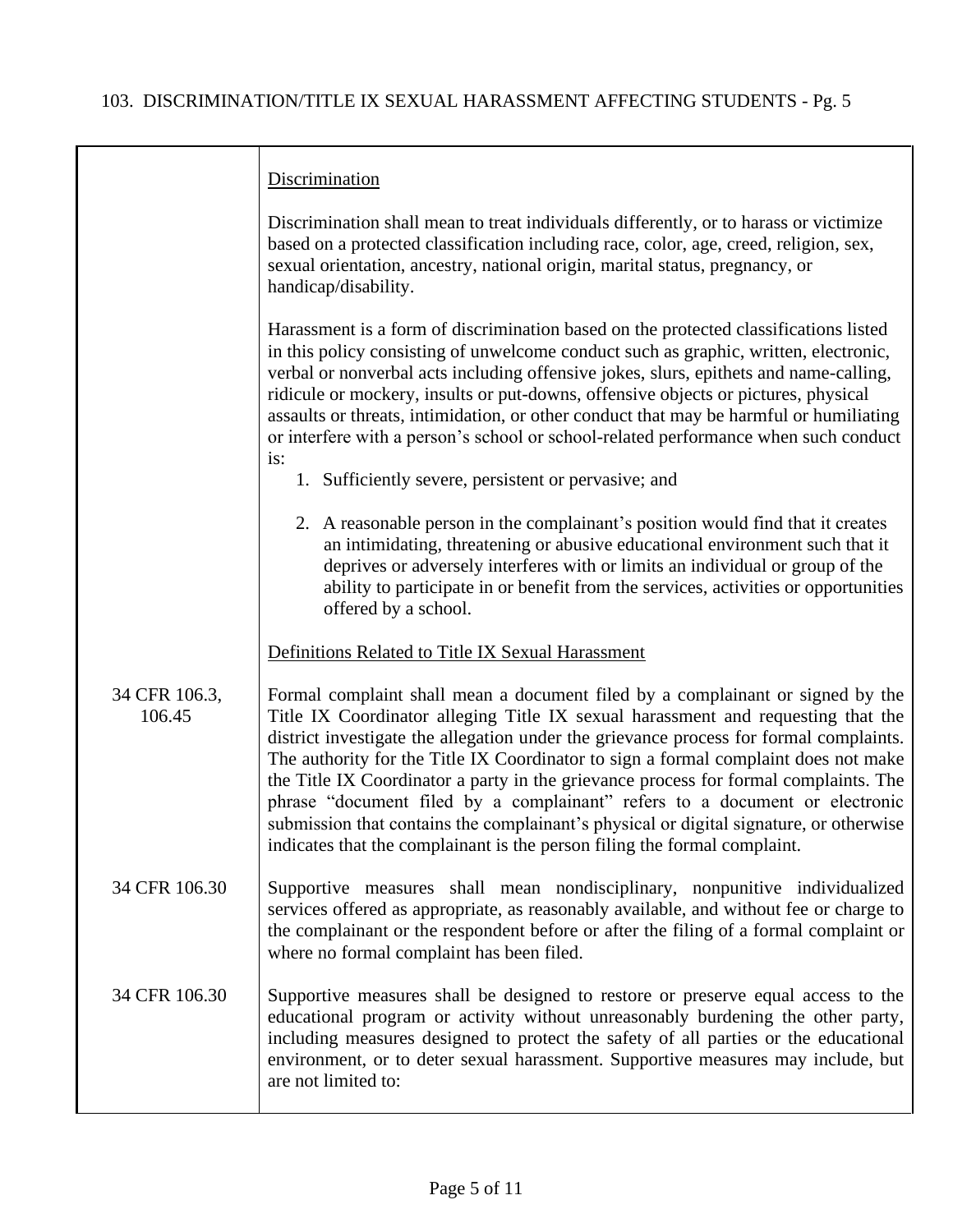|                                           | 1. Counseling.                                                                                                                                                                                                                                                                                                                                                                                                                                                         |
|-------------------------------------------|------------------------------------------------------------------------------------------------------------------------------------------------------------------------------------------------------------------------------------------------------------------------------------------------------------------------------------------------------------------------------------------------------------------------------------------------------------------------|
|                                           | 2. Extensions of deadlines or other course-related adjustments.                                                                                                                                                                                                                                                                                                                                                                                                        |
|                                           | 3. Modifications of work or class schedules.                                                                                                                                                                                                                                                                                                                                                                                                                           |
|                                           | 4. Mutual restrictions on contact between the parties.                                                                                                                                                                                                                                                                                                                                                                                                                 |
|                                           | 5. Monitoring of certain areas of the campus.                                                                                                                                                                                                                                                                                                                                                                                                                          |
|                                           | 6. Assistance from domestic violence or rape crisis programs.                                                                                                                                                                                                                                                                                                                                                                                                          |
|                                           | 7. Assistance from community health resources including counseling resources.                                                                                                                                                                                                                                                                                                                                                                                          |
| Pol 103.1, 113,<br>113.1, 113.2,<br>113.3 | Supportive measures may also include assessments or evaluations to determine<br>eligibility for special education or related services, or the need to review an<br>Individualized Education Program (IEP) or Section 504 Service Agreement based on<br>a student's behavior. This could include, but is not limited to, a manifestation<br>determination or functional behavioral assessment (FBA), in accordance with<br>applicable law, regulations or Board policy. |
| 34 CFR 106.30                             | Title IX sexual harassment means conduct on the basis of sex that satisfies one or<br>more of the following:                                                                                                                                                                                                                                                                                                                                                           |
|                                           | 1. A district employee conditioning the provision of an aid, benefit, or district<br>service on an individual's participation in unwelcome sexual conduct,<br>commonly referred to as quid pro quo sexual harassment.                                                                                                                                                                                                                                                  |
|                                           | 2. Unwelcome conduct determined by a reasonable person to be so severe,<br>pervasive and objectively offensive that it effectively denies a person equal<br>access to a district education program or activity.                                                                                                                                                                                                                                                        |
|                                           | 3. Sexual assault, dating violence, domestic violence or stalking.                                                                                                                                                                                                                                                                                                                                                                                                     |
| 34 U.S.C. 12291                           | Dating violence means violence committed by a person who is or has<br>a.<br>been in a social relationship of a romantic or intimate nature with the<br>victim and where the existence of such a relationship is determined by<br>the following factors:                                                                                                                                                                                                                |
|                                           | Length of relationship.<br>i.                                                                                                                                                                                                                                                                                                                                                                                                                                          |
|                                           | ii. Type of relationship.                                                                                                                                                                                                                                                                                                                                                                                                                                              |
|                                           | iii. Frequency of interaction between the persons involved in the<br>relationship.                                                                                                                                                                                                                                                                                                                                                                                     |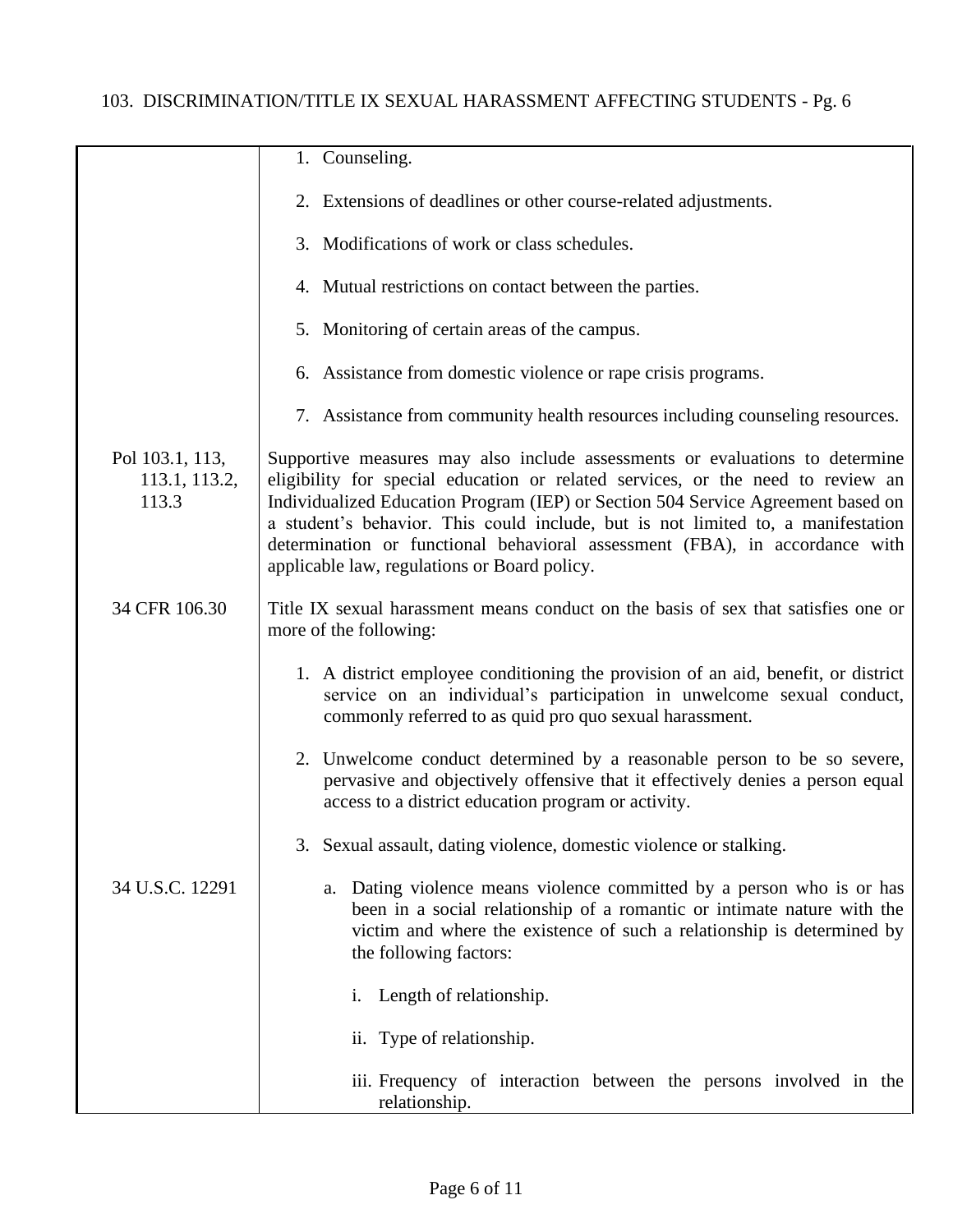| 34 U.S.C. 12291                                    | b. Domestic violence includes felony or misdemeanor crimes of violence<br>committed by a current or former spouse or intimate partner of the<br>victim, by a person with whom the victim shares a child in common, by a<br>person who is cohabitating with or has cohabitated with the victim as a<br>spouse or intimate partner, by a person similarly situated to a spouse of<br>the victim under the domestic or family violence laws of the jurisdiction<br>receiving federal funding, or by any other person against an adult or<br>youth victim who is protected from that person's acts under the domestic<br>or family violence laws of the jurisdiction. |
|----------------------------------------------------|-------------------------------------------------------------------------------------------------------------------------------------------------------------------------------------------------------------------------------------------------------------------------------------------------------------------------------------------------------------------------------------------------------------------------------------------------------------------------------------------------------------------------------------------------------------------------------------------------------------------------------------------------------------------|
| 20 U.S.C. 1092                                     | c. Sexual assault means a sexual offense under state or federal law that is<br>classified as a forcible or nonforcible sex offense under the uniform<br>crime reporting system of the Federal Bureau of Investigation.                                                                                                                                                                                                                                                                                                                                                                                                                                            |
| 34 U.S.C. 12291                                    | d. Stalking, under Title IX means stalking on the basis of sex, for example<br>when the stalker desires to date a victim. Stalking means to engage in a<br>course of conduct directed at a specific person that would cause a<br>reasonable person to either:                                                                                                                                                                                                                                                                                                                                                                                                     |
|                                                    | Fear for their safety or the safety of others.<br>i.                                                                                                                                                                                                                                                                                                                                                                                                                                                                                                                                                                                                              |
|                                                    | ii. Suffer substantial emotional distress.                                                                                                                                                                                                                                                                                                                                                                                                                                                                                                                                                                                                                        |
| 34 CFR 106.3,<br>106.44,<br>106.45                 | Such conduct must have taken place during a district education program or activity<br>and against a person in the United States to qualify as sexual harassment under Title<br>IX. An education program or activity includes the locations, events or circumstances<br>over which the district exercises substantial control over both the respondent and the<br>context in which the harassment occurs. Title IX applies to all of a district's<br>education programs or activities, whether such programs or activities occur on-<br>campus or off-campus.                                                                                                      |
| 3. Delegation of<br>Responsibility<br>34 CFR 106.8 | In order to maintain a program of nondiscrimination practices that is in compliance<br>with applicable laws and regulations, the Board designates the Assistant<br>Superintendent for Elementary as the district's Compliance Officer and the Athletic<br>Director as the Title IX Coordinator.                                                                                                                                                                                                                                                                                                                                                                   |
|                                                    | The contact information of the Title IX Coordinator shall be posted on the District's<br>website.                                                                                                                                                                                                                                                                                                                                                                                                                                                                                                                                                                 |
|                                                    | The Compliance Officer and Title IX Coordinator shall fulfill designated<br>responsibilities to ensure adequate nondiscrimination procedures are in place, to<br>recommend new procedures or modifications to procedures and to monitor the<br>implementation of the district's nondiscrimination procedures in the following areas,<br>as appropriate:                                                                                                                                                                                                                                                                                                           |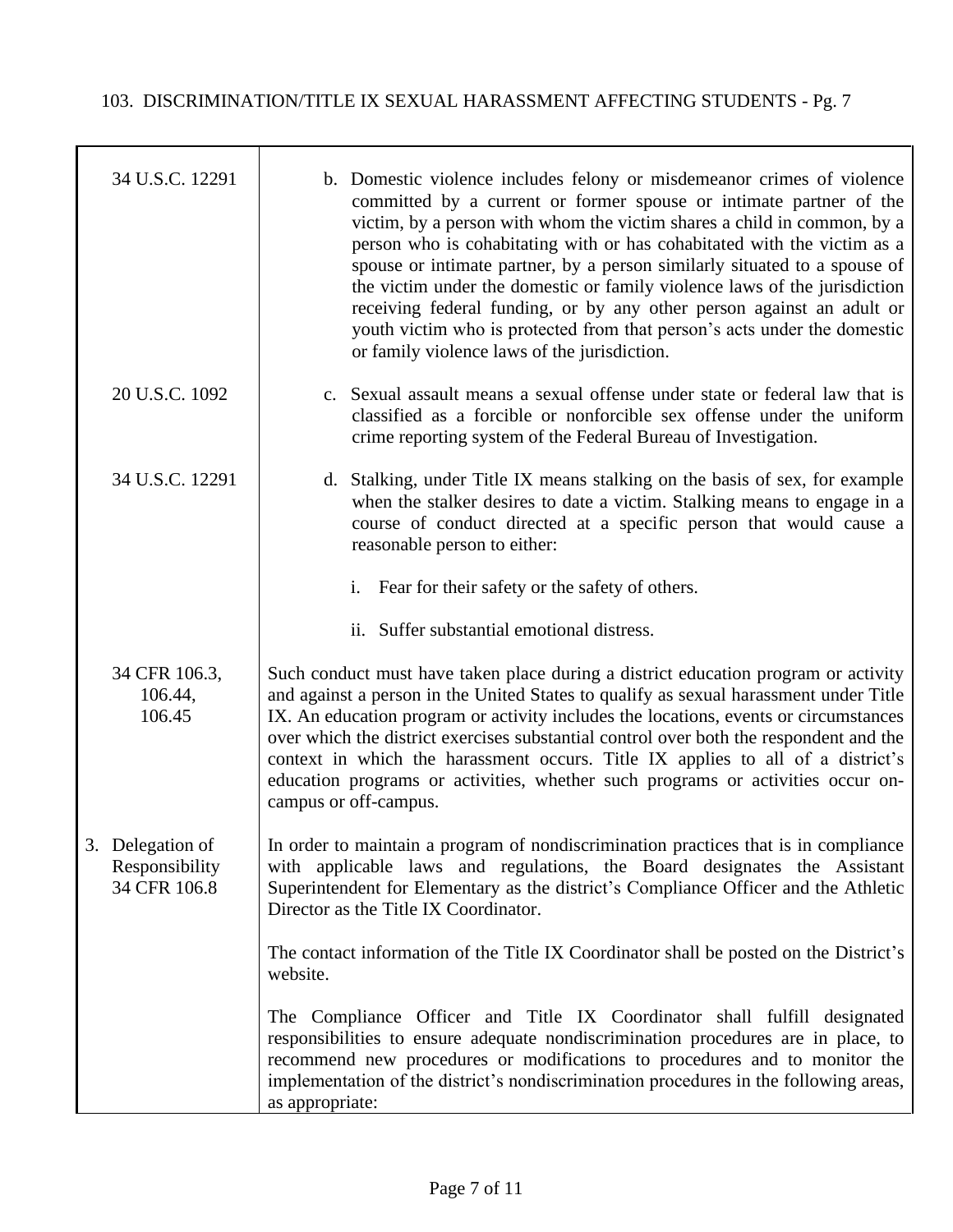|               | 1. Curriculum and Materials - Review of curriculum guides, textbooks and<br>supplemental materials for discriminatory bias.                                                                                                                                                                                                                                                            |
|---------------|----------------------------------------------------------------------------------------------------------------------------------------------------------------------------------------------------------------------------------------------------------------------------------------------------------------------------------------------------------------------------------------|
|               | 2. Training - Provide training for students and staff to prevent, identify and<br>alleviate problems of discrimination.                                                                                                                                                                                                                                                                |
|               | 3. Resources - Maintain and provide information to staff on resources available<br>to complainants in addition to the school complaint procedure or Title IX<br>procedures, such as making reports to the police, available supportive<br>measures such as assistance from domestic violence or rape crisis programs<br>and community health resources including counseling resources. |
|               | 4. Student Access - Review of programs, activities and practices to ensure that<br>all students have equal access and are not segregated except when<br>permissible by law or regulation.                                                                                                                                                                                              |
| Pol. 150      | 5. District Support - Assure that like aspects of the school programs and<br>activities receive like support as to staffing and compensation, facilities,<br>equipment, and related areas.                                                                                                                                                                                             |
|               | 6. Student Evaluation - Review of assessments, procedures, and guidance and<br>counseling materials for stereotyping and discrimination.                                                                                                                                                                                                                                               |
|               | 7. Reports/Formal Complaints - Monitor and provide technical assistance to<br>individuals involved in managing informal reports and formal complaints.                                                                                                                                                                                                                                 |
| 3. Guidelines | <b>Title IX Sexual Harassment Training Requirements</b>                                                                                                                                                                                                                                                                                                                                |
|               | The Compliance Officer and Title IX Coordinator, investigator(s), decision-<br>maker(s), or any individual designated to facilitate an informal resolution process<br>related to Title IX sexual harassment shall receive the following training, as required<br>or appropriate to their specific role:                                                                                |
|               | Definition of sexual harassment.<br>1.                                                                                                                                                                                                                                                                                                                                                 |
|               | 2.<br>Scope of the district's education program or activity, as it pertains to what<br>is subject to Title IX regulations.                                                                                                                                                                                                                                                             |
|               | 3.<br>How to conduct an investigation and grievance process for formal<br>complaints, including examination of evidence, drafting written<br>determinations, handling appeals and informal resolution processes, as<br>applicable.                                                                                                                                                     |
|               |                                                                                                                                                                                                                                                                                                                                                                                        |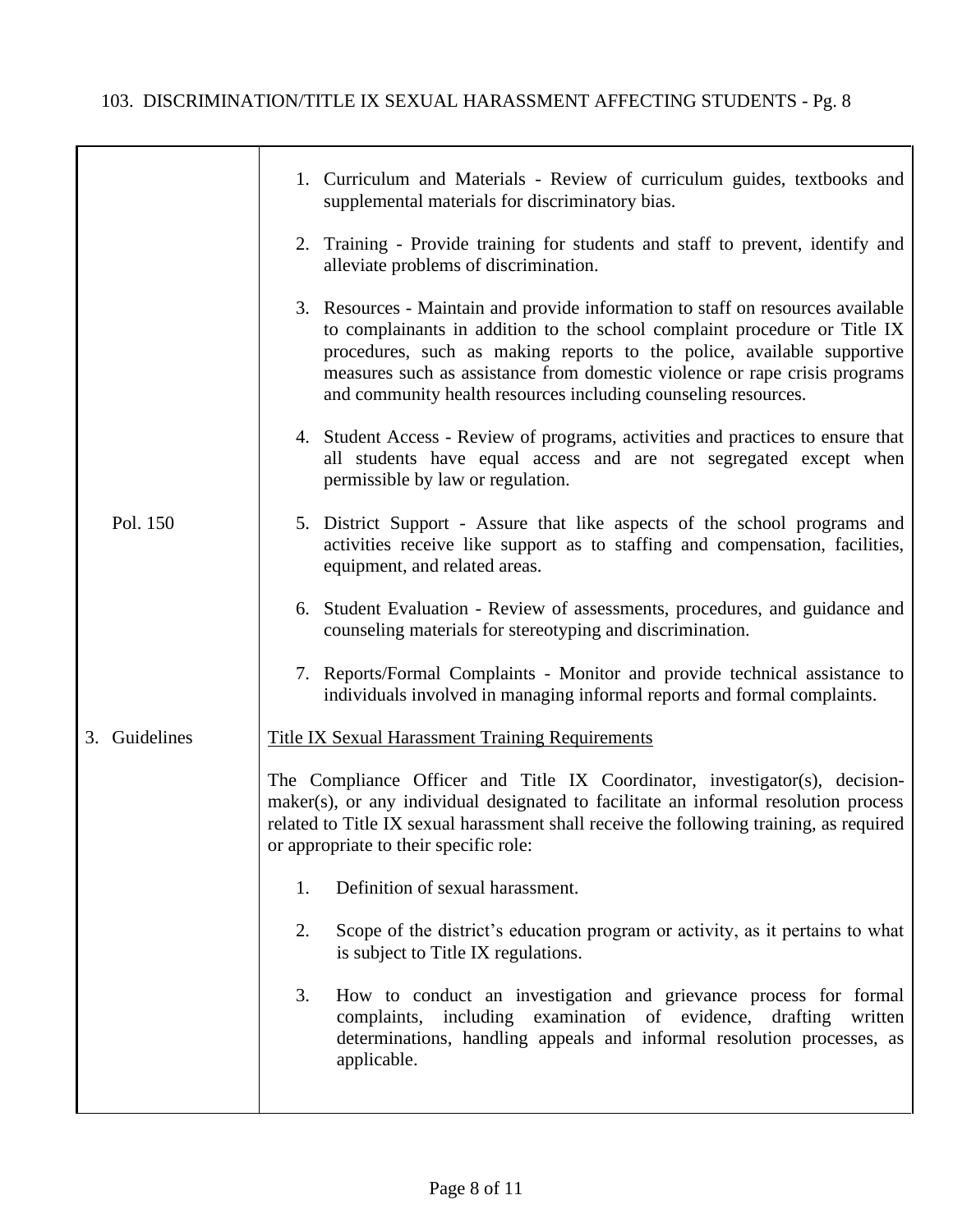|                         | 4. | How to serve impartially, including by avoiding prejudgment of the facts at<br>issue, conflicts of interest and bias.                                                                                                                                                               |
|-------------------------|----|-------------------------------------------------------------------------------------------------------------------------------------------------------------------------------------------------------------------------------------------------------------------------------------|
|                         | 5. | Use of relevant technology.                                                                                                                                                                                                                                                         |
|                         | 6. | Issues of relevance including when questions and evidence about the<br>complainant's sexual predisposition or prior sexual behavior are not<br>relevant.                                                                                                                            |
|                         | 7. | Issues of relevance, weight of evidence and application of standard of proof<br>and drafting investigative reports that fairly summarize relevant evidence.                                                                                                                         |
|                         | 8. | How to address complaints when the alleged conduct does not qualify as<br>Title IX sexual harassment but could be addressed under another complaint<br>process or Board policy.                                                                                                     |
|                         |    | All training materials shall promote impartial investigations and adjudications of<br>formal complaints of Title IX sexual harassment without relying on sex stereotypes.                                                                                                           |
|                         |    | All training materials shall be posted on the district's website.                                                                                                                                                                                                                   |
|                         |    | <b>Disciplinary Consequences</b>                                                                                                                                                                                                                                                    |
| Pol. 113.1, 218,<br>233 |    | A student who is determined to be responsible for violation of this policy shall be<br>subject to appropriate disciplinary action consistent with the Code of Student<br>Conduct, which may include but is not limited to:                                                          |
|                         | 1. | Loss of school privileges.                                                                                                                                                                                                                                                          |
|                         | 2. | Exclusion from school-sponsored activities.                                                                                                                                                                                                                                         |
|                         | 3. | Detention.                                                                                                                                                                                                                                                                          |
|                         | 4. | Suspension.                                                                                                                                                                                                                                                                         |
|                         | 5. | Expulsion.                                                                                                                                                                                                                                                                          |
|                         | 6. | Referral to law enforcement officials.                                                                                                                                                                                                                                              |
| Pol. 317, 317.1         |    | An employee who violates this policy shall be subject to appropriate disciplinary<br>action consistent with the applicable Board policy, collective bargaining agreement<br>and individual contract, up to and including dismissal and/or referral to law<br>enforcement officials. |
|                         |    |                                                                                                                                                                                                                                                                                     |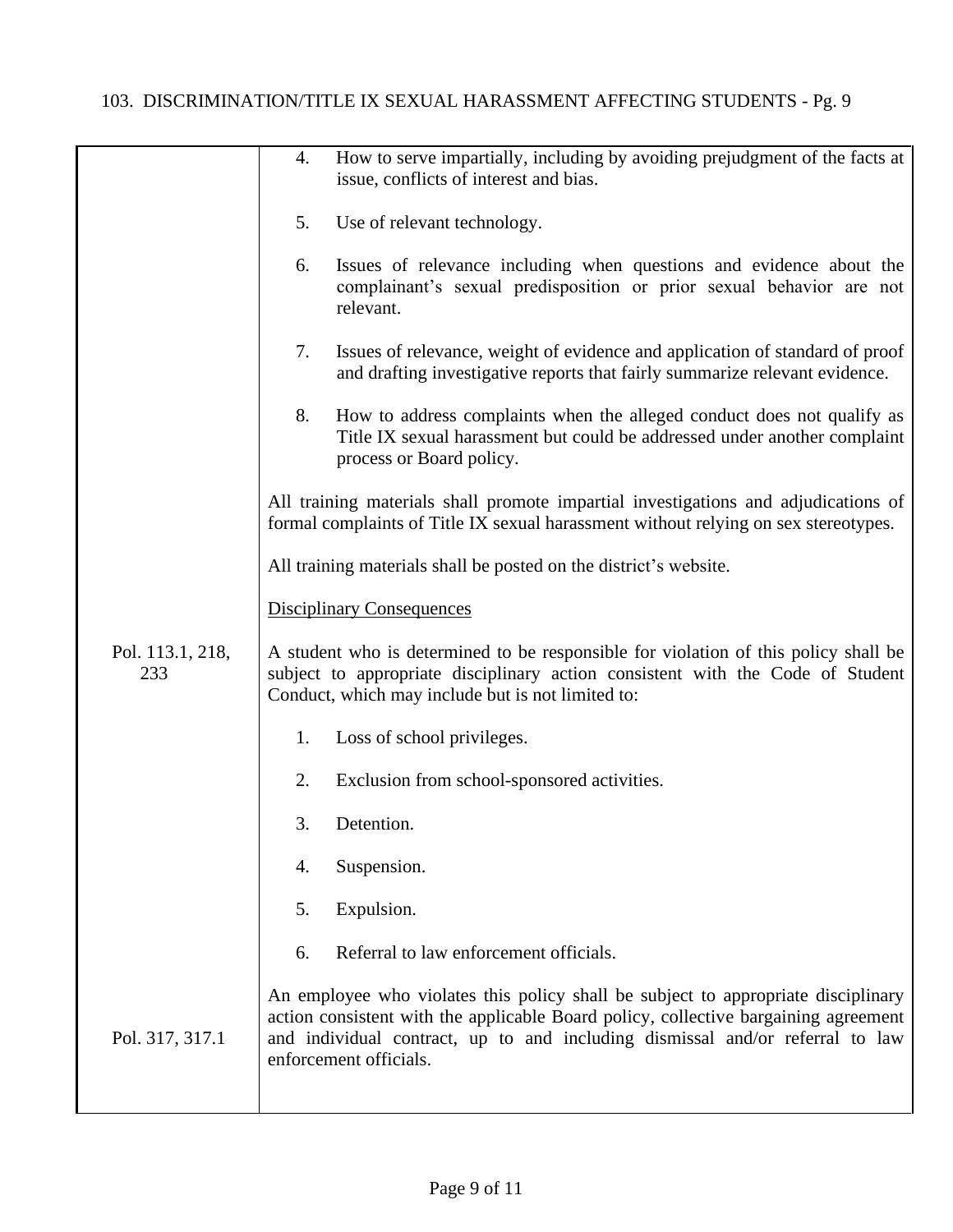| <b>Reports of Discrimination</b>                                                                                                                                                                                                                                                                                                                                    |
|---------------------------------------------------------------------------------------------------------------------------------------------------------------------------------------------------------------------------------------------------------------------------------------------------------------------------------------------------------------------|
| Any reports of discrimination that are reviewed by the Title IX Coordinator and do<br>not meet the definition of Title IX sexual harassment but are based on race, color,<br>age, creed, religion, sex, sexual orientation, ancestry, national origin, marital status,<br>pregnancy or handicap/disability shall follow the Discrimination Complaint<br>Procedures. |
| <b>Reports of Title IX Sexual Harassment</b>                                                                                                                                                                                                                                                                                                                        |
| Any reports deemed by the Title IX Coordinator to meet the definition of sexual<br>harassment under Title IX shall follow the Title IX Sexual Harassment Procedures<br>and Grievance Process for Formal Complaints.                                                                                                                                                 |
|                                                                                                                                                                                                                                                                                                                                                                     |
|                                                                                                                                                                                                                                                                                                                                                                     |
|                                                                                                                                                                                                                                                                                                                                                                     |
|                                                                                                                                                                                                                                                                                                                                                                     |
|                                                                                                                                                                                                                                                                                                                                                                     |
|                                                                                                                                                                                                                                                                                                                                                                     |
|                                                                                                                                                                                                                                                                                                                                                                     |
|                                                                                                                                                                                                                                                                                                                                                                     |
|                                                                                                                                                                                                                                                                                                                                                                     |
|                                                                                                                                                                                                                                                                                                                                                                     |
|                                                                                                                                                                                                                                                                                                                                                                     |
|                                                                                                                                                                                                                                                                                                                                                                     |
|                                                                                                                                                                                                                                                                                                                                                                     |
|                                                                                                                                                                                                                                                                                                                                                                     |
|                                                                                                                                                                                                                                                                                                                                                                     |
|                                                                                                                                                                                                                                                                                                                                                                     |